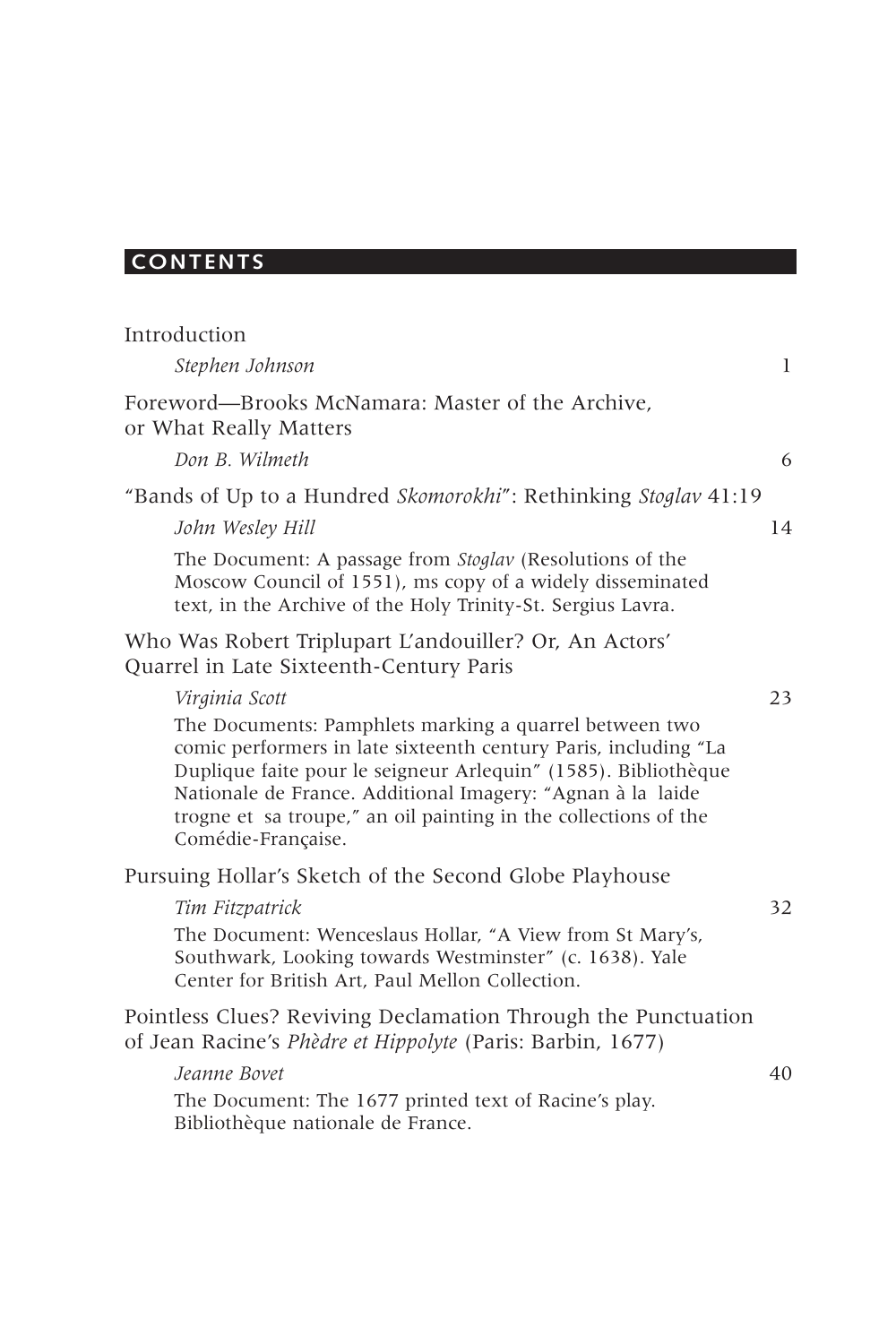| Nena Couch                                                                                                                                                                                                                                                                | 49  |
|---------------------------------------------------------------------------------------------------------------------------------------------------------------------------------------------------------------------------------------------------------------------------|-----|
| The Documents: The bound notations of the dances of Anthony<br>L'Abbé, published by Edmund Pemberton between 1715 and<br>1731, with 18th/19th century marginalia. Harvard Theatre<br>Collection, Houghton Library.                                                        |     |
| Le Bordel and L'Art De F*****: Confounding Clues on Title Pages                                                                                                                                                                                                           |     |
| Daniel Smith                                                                                                                                                                                                                                                              | 57  |
| The Documents: The title pages from Le Bordel and L'Art de<br>F***** (ca. 1747). Bibliothèque de l'Arsenal, Paris.                                                                                                                                                        |     |
| Determining Whether the Český Krumlov Slapstick is<br>"Just the Thing" or "Just a Thing"                                                                                                                                                                                  |     |
| Paul J. Stoesser                                                                                                                                                                                                                                                          | 65  |
| The Document: A Commedia dell'arte Batocio, mid-18th<br>Century, in the Castle Český Krumlov, Czech Republic.                                                                                                                                                             |     |
| A Femme Fatale of Eighteenth-Century American Theatre<br>Research: Reading William Bradford's Cato Letter                                                                                                                                                                 |     |
| Mark Evans Bryan                                                                                                                                                                                                                                                          | 75  |
| The Document: A letter from William Bradford, Jr. to Rachel<br>Bradford, dated 14 May 1778, describing a production of<br>Addison's Cato for George Washington. Historical Society of<br>Pennsylvania.                                                                    |     |
| Clues in the Caricature: The Case of "The Prospect Before Us"                                                                                                                                                                                                             |     |
| Annette Fern                                                                                                                                                                                                                                                              | 85  |
| The Document: "The Prospect Before Us" (1791), a caricature by<br>Thomas Rowlandson concerning the Pantheon opera company.<br>Additional Imagery: Rowlandson's companion print of the opera<br>company at the Haymarket. Harvard Theatre Collection,<br>Houghton Library. |     |
| Portrait of a Lady Hamlet                                                                                                                                                                                                                                                 |     |
| Amy Muse                                                                                                                                                                                                                                                                  | 93  |
| The Document: [Thomas Baxter], Watercolor sketch of "Mrs.<br>Powell and Mrs. Ansell, 'Here is your husband'" (1802). Folger<br>Shakespeare Library.                                                                                                                       |     |
| John B. Gough's Afternoon at the Theatre; or, the Tyranny<br>of an Account Book                                                                                                                                                                                           |     |
| Amy E. Hughes                                                                                                                                                                                                                                                             | 101 |
| The Document: An entry in John B. Gough's personal account<br>book, indicating he purchased "tickets to museum" in March<br>1844. American Antiquarian Society.                                                                                                           |     |
|                                                                                                                                                                                                                                                                           |     |

Choreography And Cholera: The Extended Life of

Dance Notation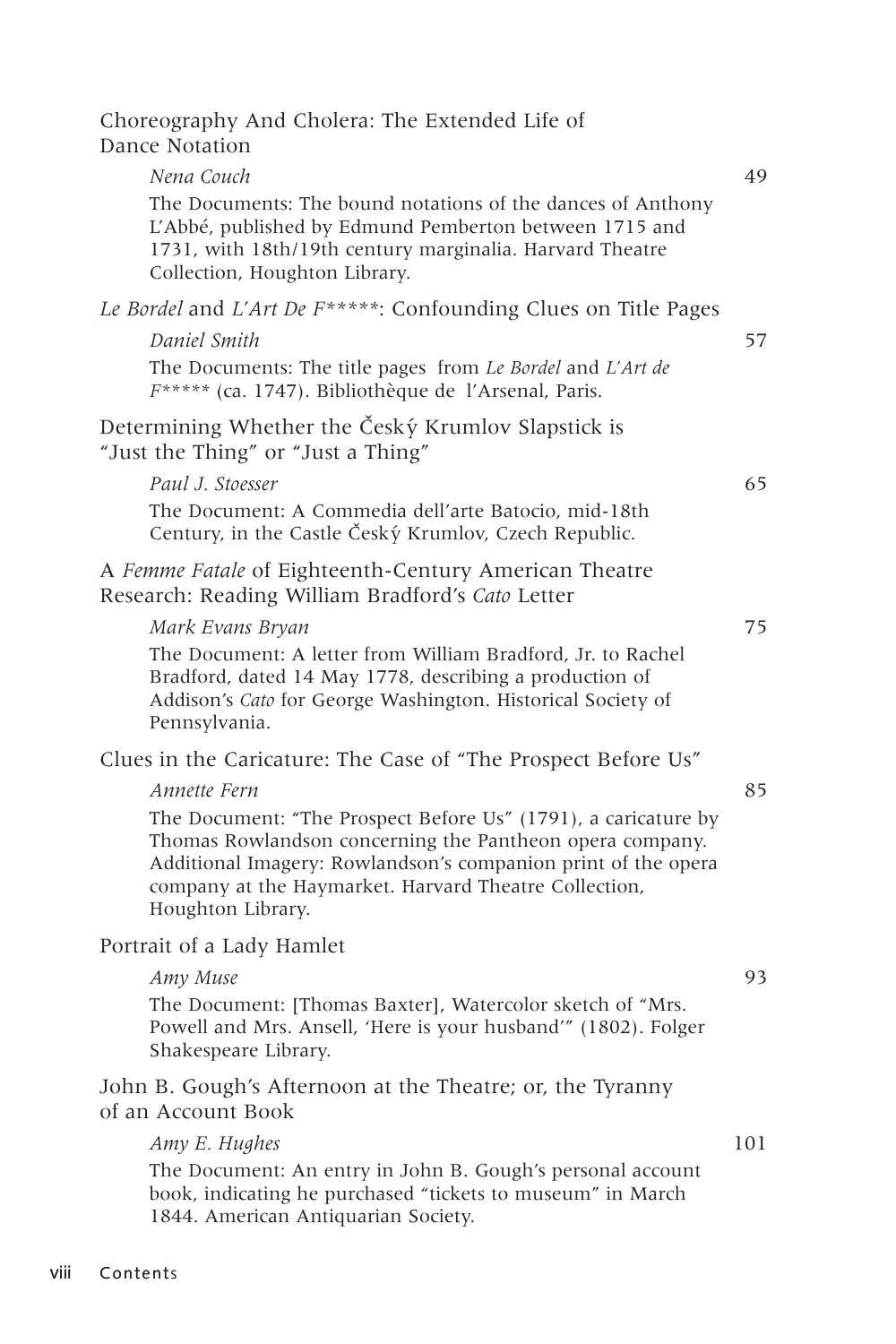|  |                     |  |  | Lost! Or, What To Do When Your Principal Primary |  |
|--|---------------------|--|--|--------------------------------------------------|--|
|  | Document is Missing |  |  |                                                  |  |

| John W. Frick                                                                                                                                                                                                                                                 | 110 |
|---------------------------------------------------------------------------------------------------------------------------------------------------------------------------------------------------------------------------------------------------------------|-----|
| The Document: The non-existent script for <i>Hot Corn</i> . Imagery:<br>Broadside, National Theatre, New York, 1854. Harvard Theatre<br>Collection, Houghton Library.                                                                                         |     |
| Barnum's Last Laugh? General Tom Thumb's Wedding Cake<br>in the Library of Congress                                                                                                                                                                           |     |
| Marlis Schweitzer                                                                                                                                                                                                                                             | 116 |
| The Document: A piece of wedding cake in the Library of<br>Congress, ca. 1863. Additional Imagery: a photograph of the<br>wedding party, including P. T. Barnum.                                                                                              |     |
| Adaptation, Copyright, and the Case of Dion Boucicault's<br>The Poor $Of$                                                                                                                                                                                     |     |
| Justin A. Blum                                                                                                                                                                                                                                                | 127 |
| The Document: An 1864 playscript deposited with the Lord<br>Chamberlain. British Library.                                                                                                                                                                     |     |
| Aglooka's Ghost: Apparitions in the Archive                                                                                                                                                                                                                   |     |
| Heather Davis-Fisch<br>The Document: Fieldnotes of Charles Francis Hall's Arctic<br>expedition to find the Franklin Expedition (18 May 1869).<br>National Museum of American History, Behring Centre,<br>Smithsonian Institution.                             | 135 |
| Riding for a Fall: A Saddle For Mazeppa's Fiery Steed                                                                                                                                                                                                         |     |
| David Mayer                                                                                                                                                                                                                                                   | 143 |
| The Documents: Images of Mazeppa tied to a horse from a<br>Broadside (1840), Punch (1851), and Dicks' Standard editions<br>(ca. 1870).                                                                                                                        |     |
| The Phantom Dancer, or, the Case of the Mysterious<br>Toe Shoe in the Frontier Prop Closet                                                                                                                                                                    |     |
| Andrea Harris                                                                                                                                                                                                                                                 | 151 |
| The Document: A review of Scouts of the Prairie by Ned Buntline,<br>mentioning the ballet dancer Giuseppina Morlacchi playing the<br>American Indian princess Dove Eye, in an unidentified<br>Indianapolis newspaper (ca. 1870s). William F. Cody Collection, |     |

Buffalo Bill Historical Center.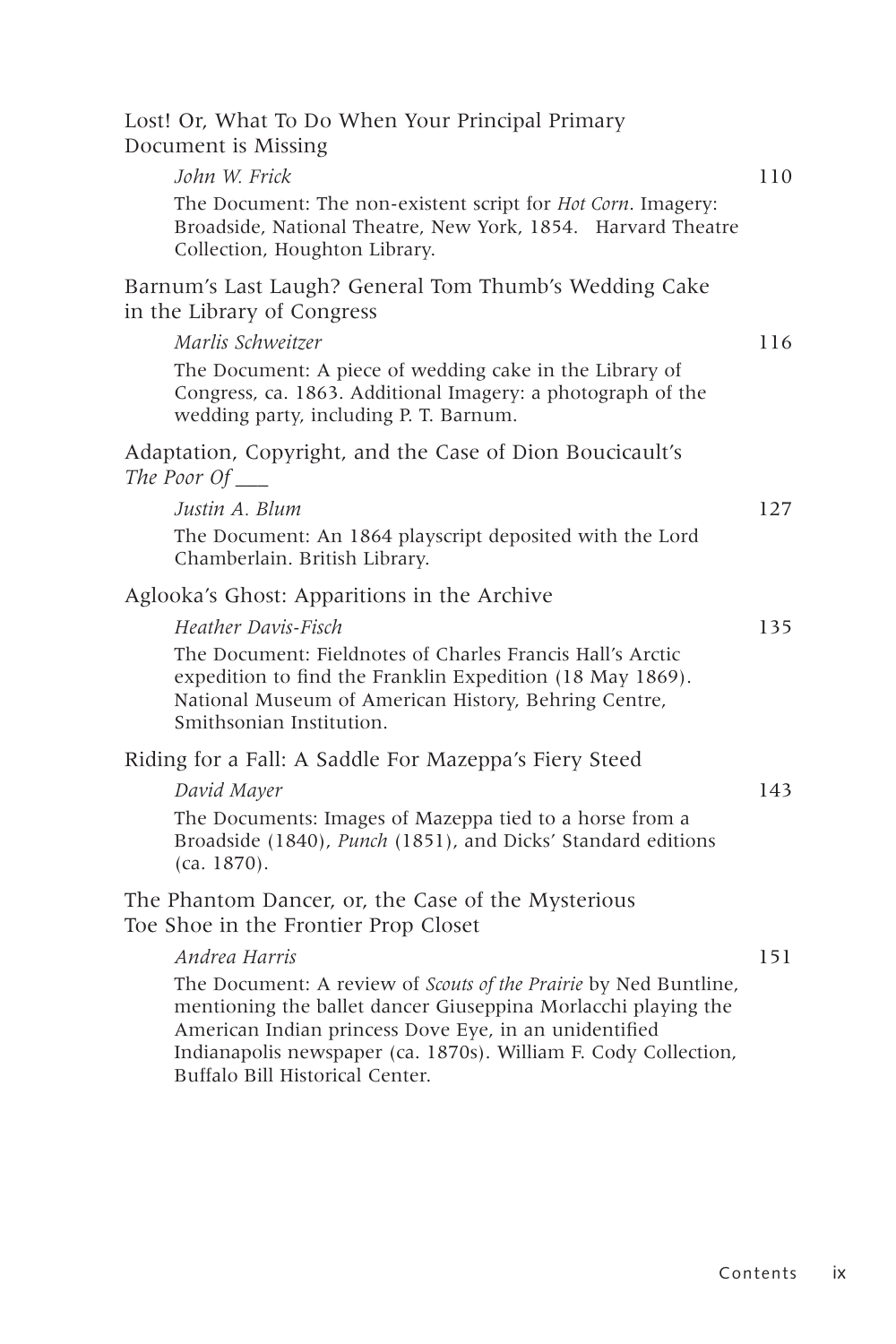"A Most Dreadful Position": Amateur Reputations in a Professional World

| Eileen Curley                                                                                                                                                                                                                              | 160 |
|--------------------------------------------------------------------------------------------------------------------------------------------------------------------------------------------------------------------------------------------|-----|
| The Document: A letter from amateur actress Alice Lawrence to<br>professional actor Herbert Kelcey, [1890], in the Alice and Rita<br>Lawrence Papers 1874-1935 (Box 1). Columbia University Rare<br>Book and Manuscript Library, New York. |     |
| Oscar Wilde's Ground Plan for a Production of Salomé                                                                                                                                                                                       |     |
| Joseph Donohue<br>The Document: Oscar Wilde's ground plan for Salomé (circa<br>1891). Rosenbach Museum & Library, Philadelphia.                                                                                                            | 169 |
| A Queer Victorian Marriage: Henry Blake Fuller's At Saint Judas's<br>and the "Tyranny" of the Archival Document                                                                                                                            |     |
| Eric Colleary<br>The Document: Manuscript of Henry Blake Fuller's "At Saint<br>Judas's" (1896). Newberry Library, Chicago.                                                                                                                 | 178 |
| Fixing the Fix: Medicine Show Trading Cards and<br>the Slipperiness of Souvenirs in the Archive                                                                                                                                            |     |
| Chase Bringardner<br>The Document: An early 20th century trading card. Department<br>of Rare Books and Special Collections, University of Rochester.                                                                                       | 186 |
| The Silent Laugh of Laughing Ben                                                                                                                                                                                                           |     |
| Amma Y. Ghartey-Tagoe Kootin<br>The Document: The silent film of Ben Ellington laughing<br>(c. 1901). Paper Print Collection, Library of Congress,<br>Washington, D.C.                                                                     | 193 |
| With Houdini in the Margins of Theatre History:<br>On the Trail of the Mysterious Browning                                                                                                                                                 |     |
| Matthew Solomon<br>The Document: A (possible) mention of Tod Browning by Harry<br>Houdini in Conjurers' Monthly Magazine (16 November 1906).                                                                                               | 201 |
| Four Exhibitions and a Data Base: Reading a White Studio<br>Photograph of Aida Overton Walker                                                                                                                                              |     |
| Barbara Cohen-Stratyner<br>The Document: A photograph of the African-American<br>performer Aida Overton Walker (ca. 1910). Billy Rose Theatre<br>Collection, New York Public Library.                                                      | 209 |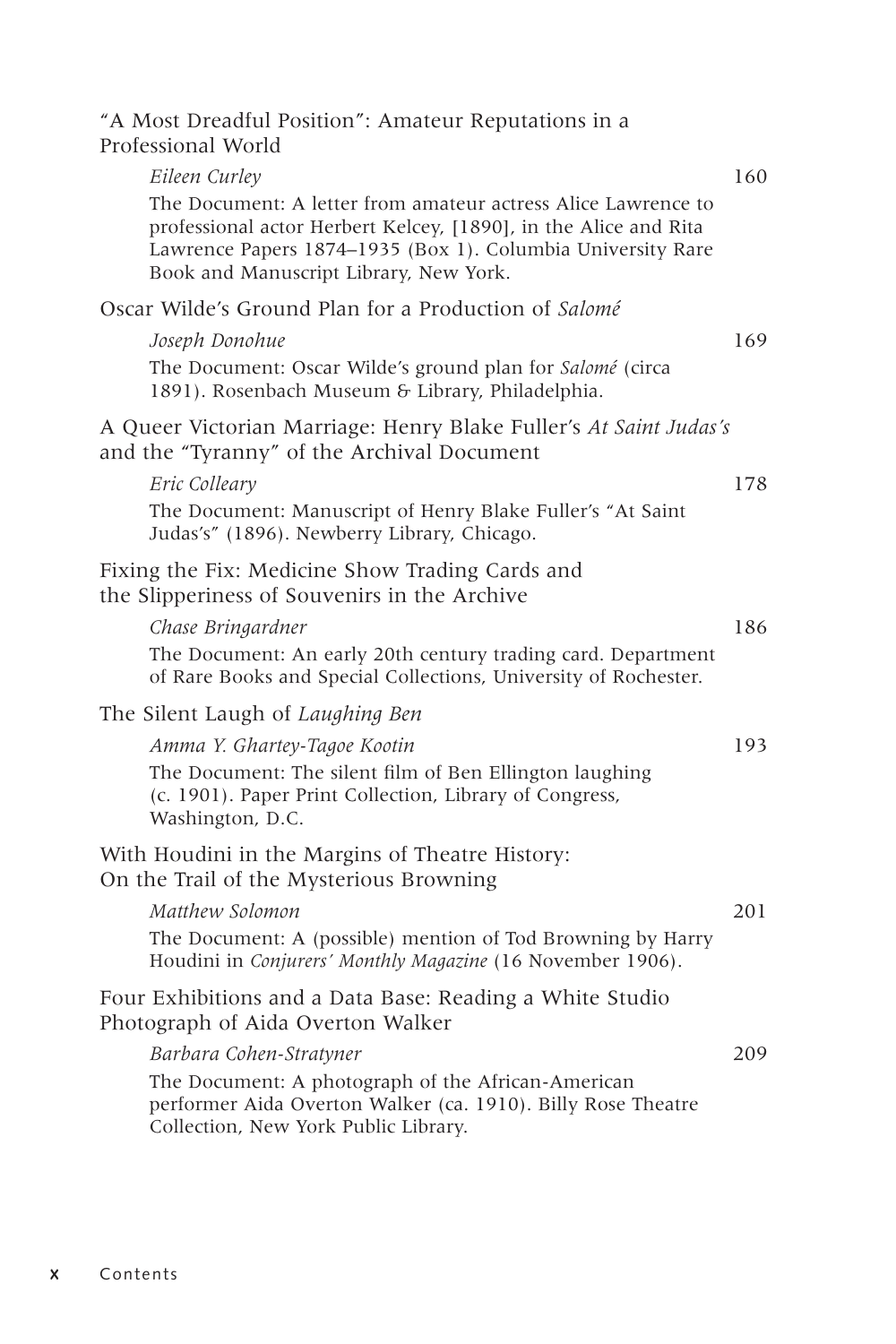| White Lies and Stony Silence: Reconstruction in the Personal<br>Narrative of America's Most Popular Female Impersonator<br>on the Minstrel Stage                                                                                                                                       |     |
|----------------------------------------------------------------------------------------------------------------------------------------------------------------------------------------------------------------------------------------------------------------------------------------|-----|
| Heather May                                                                                                                                                                                                                                                                            | 217 |
| The Document: The 1922 tombstone in Mount Carmel<br>Cemetery for "The Only Leon."                                                                                                                                                                                                      |     |
| The Performance Historian as Cold Case Detective: Reopening<br>Nikolai L'vov's Investigation of the Blue Blouse Movement                                                                                                                                                               |     |
| Robert Crane                                                                                                                                                                                                                                                                           | 225 |
| The Document: The tables generated by Nikolai L'vov,<br>compiling the results of his survey of registered affiliates of the<br>Blue Blouse (1929). Manuscript collection, Bakhrushkin State<br>Central Theatre Museum.                                                                 |     |
| The Multiple Editions of Ellen Terry's Autobiography                                                                                                                                                                                                                                   |     |
| Thomas Postlewait                                                                                                                                                                                                                                                                      | 233 |
| The Documents: Ellen Terry, The Story of My Life (1908) and Ellen<br>Terry's Memoirs, with a Preface, Notes and Additional Biographical<br>Chapters, edited by Edy Craig and Christopher St John (1932).                                                                               |     |
| Page 48: Vaudeville of a Historian                                                                                                                                                                                                                                                     |     |
| Ann Folino White                                                                                                                                                                                                                                                                       | 243 |
| The Document: Page 48 of the typescript for Triple-A Plowed<br>Under (1936). Federal Theatre Collection, Library of Congress,<br>Washington D.C., and Federal Theatre Project Collection,<br>Fenwick Library, Special Collections and Archives Department,<br>George Mason University. |     |
| Mistaken Identities, Miscegenation, & Missing Origins:<br>The Curious Case of Haiti                                                                                                                                                                                                    |     |
| Shannon Rose Riley                                                                                                                                                                                                                                                                     | 252 |
| The Documents: A card catalogue entry in the Library of<br>Congress misattributing the 1938 play Haiti to W. E. B. Du Bois;<br>and several versions of the script.                                                                                                                     |     |
| Good Stories and Closed Subjects: Ida Van Cortland and the<br>Great Chicago Fire                                                                                                                                                                                                       |     |
| Paula Sperdakos                                                                                                                                                                                                                                                                        | 263 |
| The Document: An article by Corolyn Cox in the Toronto<br>weekly Saturday Night (4 November 1944) stating actress<br>Ida Van Cortland's family died in the 1871 Chicago fire.                                                                                                          |     |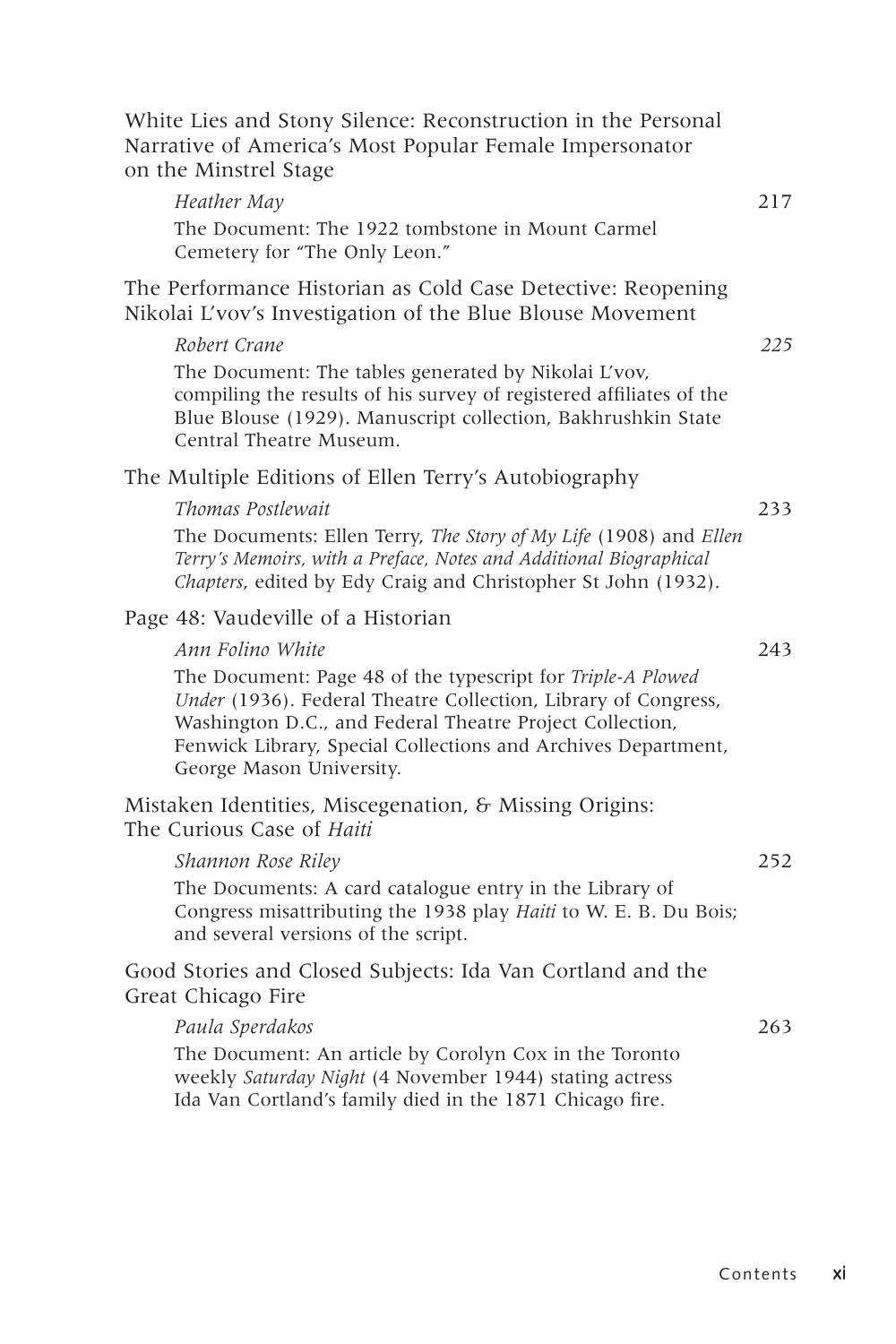Doing *Tennessee Justice* in Oregon

| Andrew Ryder                                                                                                                                                                                                                 | 272 |
|------------------------------------------------------------------------------------------------------------------------------------------------------------------------------------------------------------------------------|-----|
| The Document: The program for Tennessee Justice, directed by<br>Martin Ponch, Camp Waldport, Oregon, in February 1945.<br>Lewis & Clark College Special Collections.                                                         |     |
| Minstrelsy as White Americana: Kurt Weill's "Notes on the<br>Minstrel Show"                                                                                                                                                  |     |
| Dan Venning                                                                                                                                                                                                                  | 280 |
| The Document: "Pencil Notes on the Minstrel Show" (ca. 1947),<br>from the Papers of Kurt Weill and Lotte Lenya, Irving S.<br>Gilmore Music Library, Yale University.                                                         |     |
| "Me Tondalayo": The Burlesque Politics Of Mammy Palaver                                                                                                                                                                      |     |
| Julie Vogt                                                                                                                                                                                                                   | 289 |
| The Documents: Unpublished scripts of "White Cargo", a<br>burlesque sketch performed from the 1930s (based on the 1923<br>play White Cargo), revived in This Was Burlesque (1962). From the<br>private archive of Ann Corio. |     |
| Aura And The Archive: Confronting the Incendiary Fliers of<br>Kommune 1                                                                                                                                                      |     |
| Michael Shane Boyle                                                                                                                                                                                                          | 297 |
| The Document: Kommune 1's "#8", 1968. Freie Universität,<br>Berlin.                                                                                                                                                          |     |
| A Skull With Wings: Meaning and Mourning in a Theatre Lobby                                                                                                                                                                  |     |
| Rebecca Harries                                                                                                                                                                                                              | 305 |
| The Document: A photograph of a stolen theatre poster, for a<br>production of Don Carlos, Athenium Theatre, Warsaw, 1972.<br>Bishop's University, Sherbrooke, Québec.                                                        |     |
| "They Might Not Go Blind": Cherub's Kinsmen and the<br>Drama Officer's Report                                                                                                                                                |     |
| Brian Cook                                                                                                                                                                                                                   | 314 |
| The Document: A confidential report for the Cherub Theatre<br>Company's production of The Two Noble Kinsmen (26 March<br>1980). Archive of the Arts Council of Great Britain, Victoria and<br>Albert Museum.                 |     |
| The Tyranny of Absence: One Account of Archival Practice<br>at the Fringe of the State                                                                                                                                       |     |
| Mark David Turner                                                                                                                                                                                                            | 322 |
| The Documents: The Film and Video Archive of the Labrador<br>Institute of Memorial University at Happy Valley-Goose Bay,<br>Labrador, Canada.                                                                                |     |